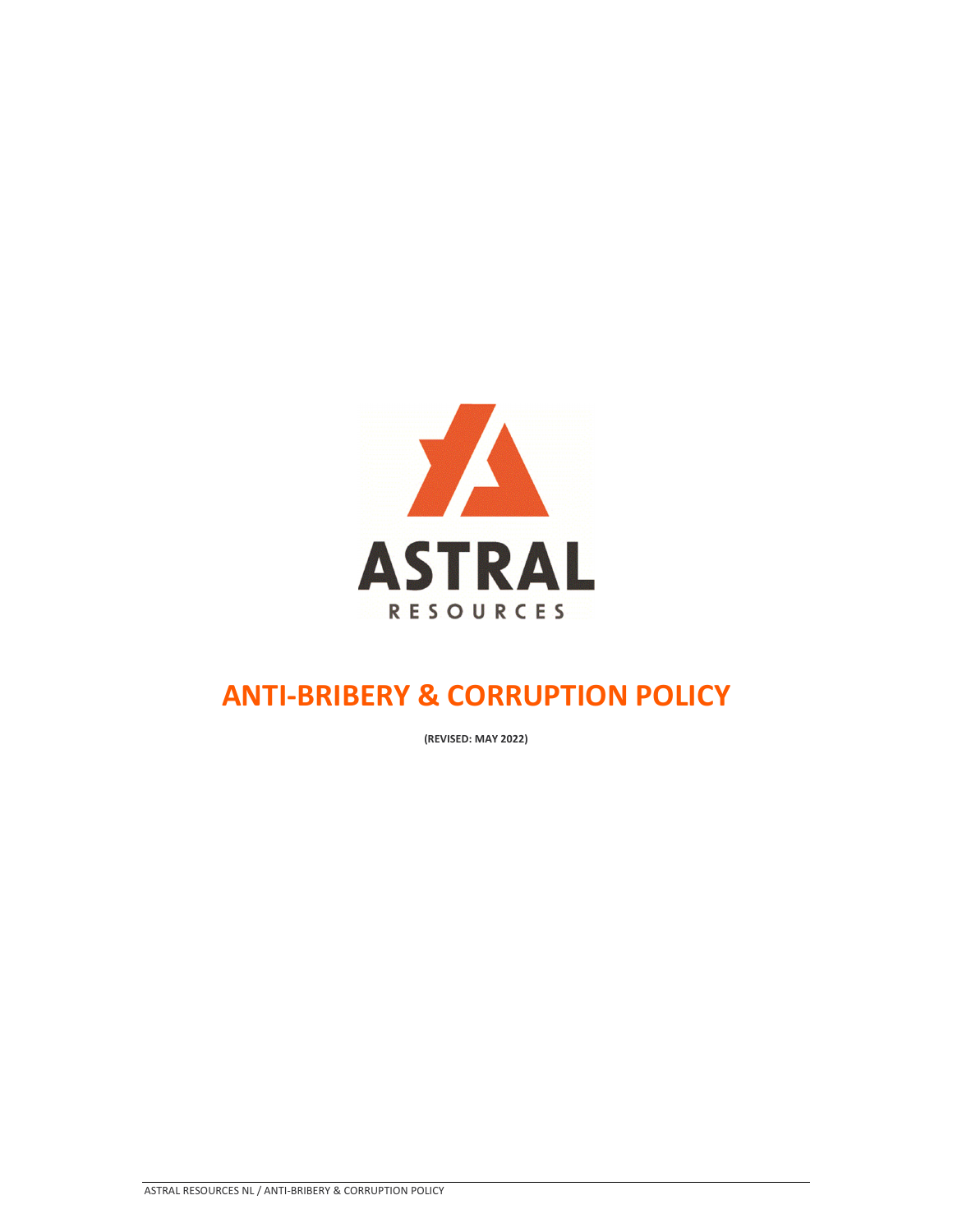#### **1. INTRODUCTION**

Bribery can be described asthe giving to or receiving by any person of anything of value (usually money, a gift, loan, reward, favour, commission or entertainment), as an improper inducement or reward for obtaining business or any other benefit. Bribery can take place in the public sector (eg bribing a public official) or private sector (eg bribing the employee of a customer). Bribery can also take place where an improper payment is made, or an improper benefit is given, by or through a third party. Bribes can therefore include, but are not limited to:

- (a) gifts and excessive or inappropriate entertainment, hospitality, travel and accommodation expenses;
- (b) payments, whether by employees or business partners such as agents or consultants;
- (c) other 'favours' provided to public officials or customers, such as engaging a company owned by a public official or customer's family; and
- (d) the uncompensated use of company services, facilities or property.

Bribery is a serious criminal offence and can damage the Company's reputation and standing in the community.

#### **2. OBJECTIVE**

Astral Resources NL (Company) has a zero-tolerance approach to bribery and corruption and is committed to acting professionally, fairly and with integrity in all business dealings.

#### **3. SCOPE**

This Policy applies to all employees, executive management, suppliers, consultants, customers, joint venture partners (where they agree to be bound by the Policy) as well as temporary and contract staff (including subcontractors) (**Representatives**). Representatives must ensure that they do not become involved, in any way, in the payment of bribes or kickbacks, whether in the public or commercial sector. This Policy sets out the minimum standards to which all Representatives of the Company must adhere to at all times.

The objective of this Policy is to:

- (a) set out the responsibilities in observing and upholding the Company's position on bribery and corruption;
- (b) provide information and guidance to those working for the Company on how to recognise and deal with bribery and corruption issues; and
- (c) further reinforce the Company's values as set out in its Statement of Values.

#### **4. ANTI‐BRIBERY AND ANTI‐CORRUPTION POLICY**

#### 4.1. Policy Details

No Representative of the Company is permitted to pay, offer, accept or receive a bribe in any form. As a Representative, you must never do any of the following things: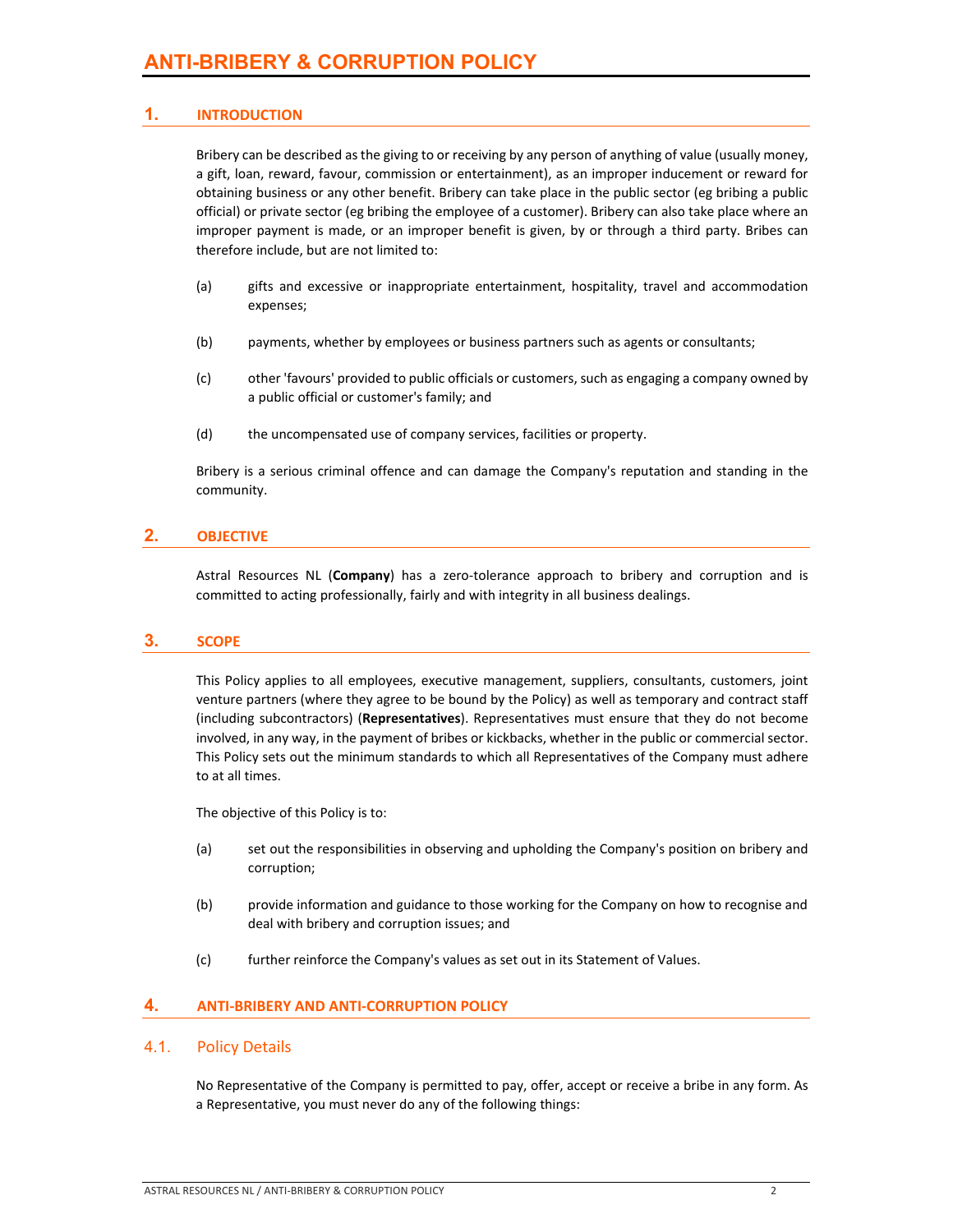- (a) Offer, pay or give anything of value to a public official in order to obtain business or anything of benefit to the company. 'Public official' should be understood very broadly, and this means anyone paid directly or indirectly by the government or performing a public function, including officials of state‐owned enterprises and public international organisations.
- (b) Attempt to induce a public official, whether local or foreign, to do something illegal or unethical.
- (c) Pay any person when you know, or have reason to suspect, that all or part of the payment may be channelled to a public official. You should therefore be careful when selecting third parties, such as agents, contractors, subcontractors and consultants.
- (d) Offer or receive anything of value as a 'quid pro quo' in relation to obtaining business or awarding contracts. Bribery of public officials is a serious matter, but bribery of those working in the private sector is also illegal and contrary to the Company's Code of Conduct.
- (e) Establish an unrecorded ("slush") fund for any purpose;
- (f) Otherwise use illegal or improper means (including bribes, favours, blackmail, financial payments, inducements, secret commissions or other rewards) to influence the actions of others.
- (g) Offer anything of value to someone who works for another organisation, when you know it would be contrary to the rules of the recipient's organisation for the recipient to accept it.
- (h) Make a false or misleading entry in the company books or financial records.
- (i) Act as an intermediary for a third party in the solicitation, acceptance, payment or offer of a bribe or kickback.
- (j) Make so‐called 'facilitation' or 'grease' payments to public officials, even if they are nominal in amount and/or common in a particular country.
- (k) Do anything to induce, assist or permit someone else to violate these rules.
- (l) Ignore, or fail to report, any suggestion of a bribe.

As well as complying with the specific prohibitions in this Policy, Representatives must exercise common sense and judgement in assessing whether any arrangement could be perceived to be corrupt or otherwise inappropriate. If in doubt, don't engage in the arrangement.

#### 4.2. Agents and Intermediaries

- (a) Representatives must not hire an agent, consultant or other intermediary if they have reason to suspect that they will pay bribes on behalf of the Company's behalf.
- (b) Representatives must seek to ensure that any third parties that are hired will not make, offer, solicit or receive improper payments on behalf of the Company. All fees and expenses paid to third parties should represent appropriate and justifiable remuneration for legitimate services to be provided and should be paid directly to the third party. Accurate financial records of all payments must be kept.
- (c) The Company will adopt procedures to ensure that arrangements with third parties do not create exposure to non‐compliance with this Policy. Such procedures should assist Representatives in determining whether particular third parties present a corruption risk and,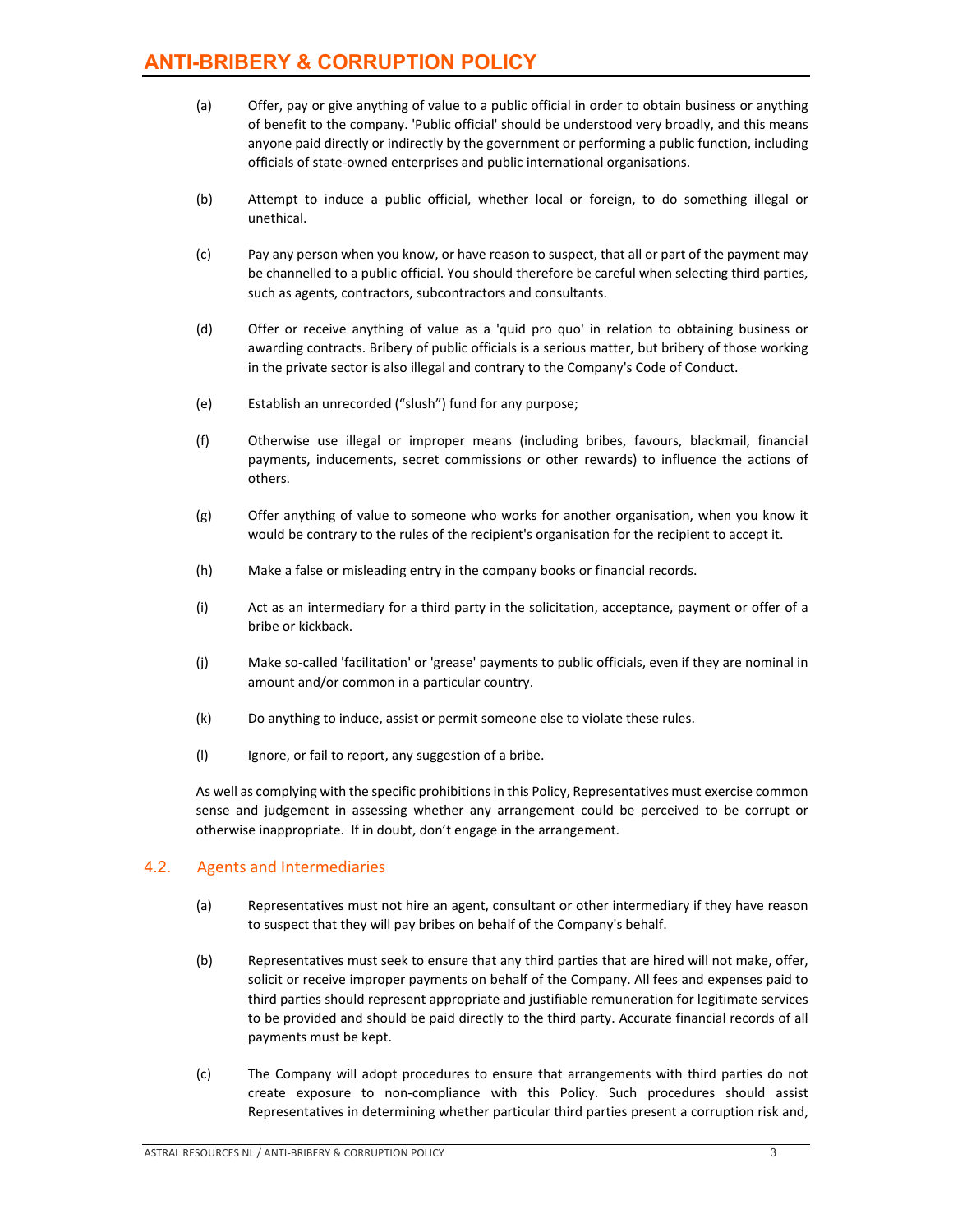if so, what steps should be taken to address that risk. This may include, in particular, cases where a third party is engaged to act on behalf the Company:

- (i) to solicit new business;
- (ii) to interact with public officials; or
- (iii) In other high-risk situations.
- (d) Representatives must also be aware of factors which suggest the third party may pose a high corruption risk, and consult with their line managers to assess whether there is a need for enhanced due diligence and monitoring, or whether a proposed relationship should not proceed.

#### 4.3. Gifts, entertainment and hospitality

The Company prohibitsthe offering or acceptance of gifts, entertainment or hospitality in circumstances which would be considered to give rise to undue influence. All Representatives must notify the Company Secretary or Chief Executive Officer/Managing Director of any gifts and/or benefits, either offered or accepted and valued at AUD\$500 or more, to safeguard and make transparent their relationships and dealings with third parties.

- (a) Charitable and political donationsthe Company does not make political donations or payments.
- (b) Charitable donations can in some circumstances be used as a disguise for bribery, eg where a donation is provided to a 'charity' which is controlled by a public official who is in a position to make decisions affecting the Company. Therefore, whilst the Company supports community outreach and charitable work, recipients must be subject to a suitable due diligence and approval process in all circumstances. It must be clear who the actual recipient of the donation is and for whose benefit the donation is ultimately made.

#### 4.4. Mergers and acquisitions

An anti-corruption due diligence on any entity which the Company is considering acquiring should be performed during the overall due diligence process. The following risk areas should be considered during the due diligence process:

- (a) an entity's control environment: policies, procedures, employee training, audit environment and whistleblower issues;
- (b) any ongoing or past investigations (government or internal), adverse audit findings (external or internal), or employee discipline for breaches of anti-corruption law or policies;
- (c) the nature and scope of an entity's government sales and the history of significant government contracts or tenders. Risks include improper commissions, side agreements, cash payments and kickbacks;
- (d) an entity's important regulatory relationships, such as key licences, permits, and other approvals. Due diligence in that context would focus on employees who interact with these regulators, and whether there are any fees, expediting payments, gifts or other benefits to public officials;
- (e) travel, gifts, entertainment, educational or other expenses incurred in connection with marketing of products or services, or in connection with developing and maintaining relationships with government regulators. Diligence in this area would include examining expense records, inspection or training trips, and conference attendee lists and expenses;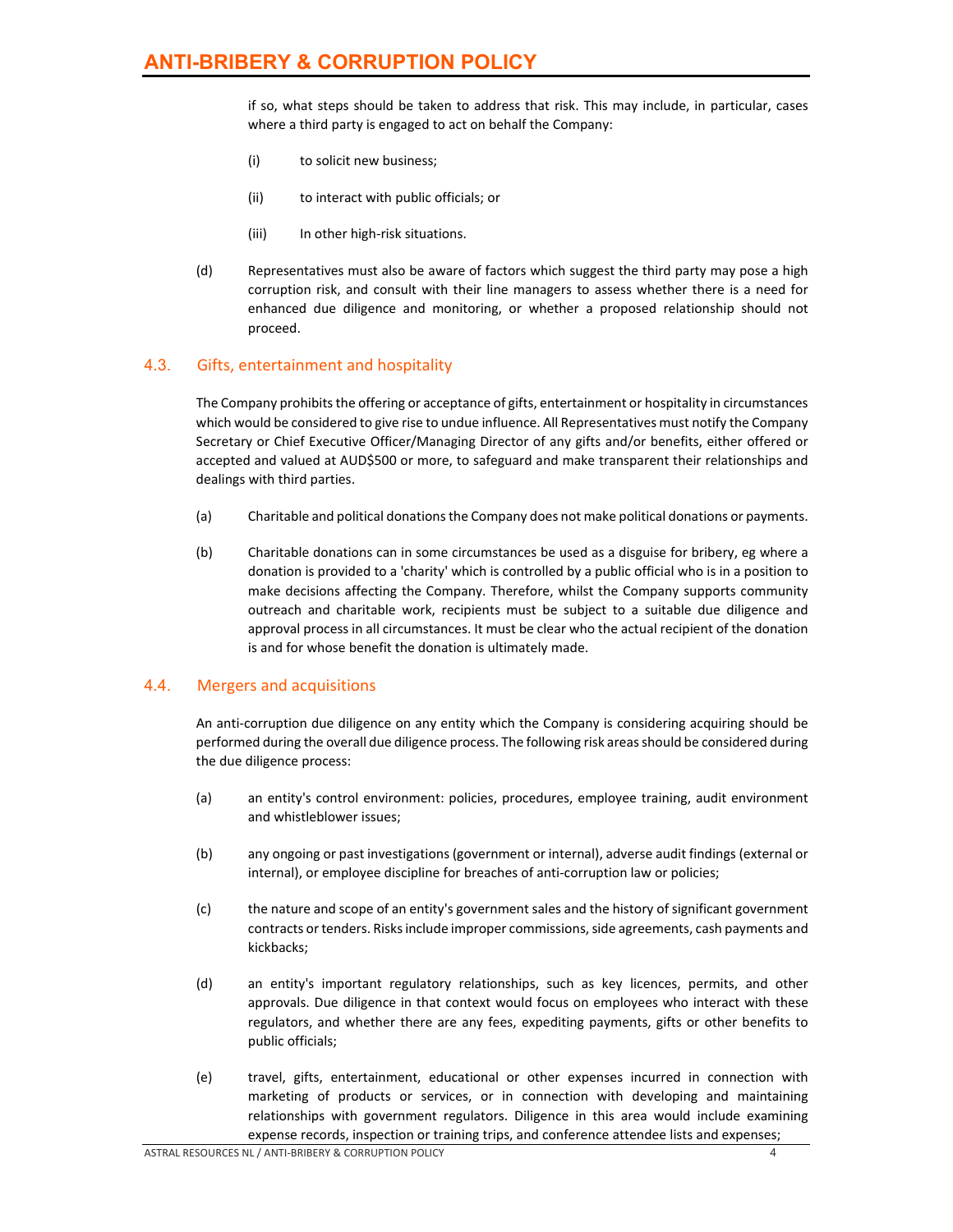- (f) an entity'srelationships with distributors, sales agents, consultants, and other third parties and intermediaries, particularly those who interact with government customers or regulators; and
- (g) an entity's participation in joint ventures or other teaming arrangements that have significant government customers or are subject to significant government regulation.

#### 4.5. Reporting bribery and suspicious activity

- (a) If you become aware of any actual or suspected breach of this Policy or if you are ever offered any bribe or kickback, you must report this to the Authorised Officer (see Schedule 1). Processes are in place to ensure that such complaints are investigated and appropriate action taken. The Company will not permit retaliation of any kind against any Representative for making good faith reports about actual or suspected violations of this Policy. These processes apply to all Representatives of the Company.
- (b) Whistleblowing reports should be made in accordance with the Company's Whistleblower Policy. Matters which may be reported to the Authorised Officers include (but are not limited to):
	- (i) conduct which is inconsistent with the Company's Code of Conduct, policies and procedures;
	- (ii) violation of law;
	- (iii) abuse of company resources and assets;
	- (iv) danger to health and safety of any individual;
	- (v) deliberate concealment of information;
	- (vi) fraud, corruption, bribery, extortion and theft;
	- (vii) financial misconduct;
	- (viii) unfair discrimination; and
	- (ix) any attempt to suppress or conceal information relating to any of the above.
- (c) The Company expects all Representatives whether full‐time, part‐time or temporary, acting in good faith, to report unethical or fraudulent conduct without fear or favour.
- (d) Customers and suppliers are also encouraged to report unethical and fraudulent activities and (in the case of customers) activities that could constitute, or could be perceived to be, collusion or price fixing.
- (e) Representatives have an obligation to report suspected or potential breaches of this Policy to the Authorised Officer. All information and reports to an Authorised Officer will be dealt with in a responsible and sensitive manner.

#### **5. ROLES AND RESPONSIBILITIES**

- (a) It is the responsibility of all Representatives to know and adhere to this Policy.
- (b) The Board have direct responsibility for the Policy, for maintaining it and for providing advice and guidance on its implementation.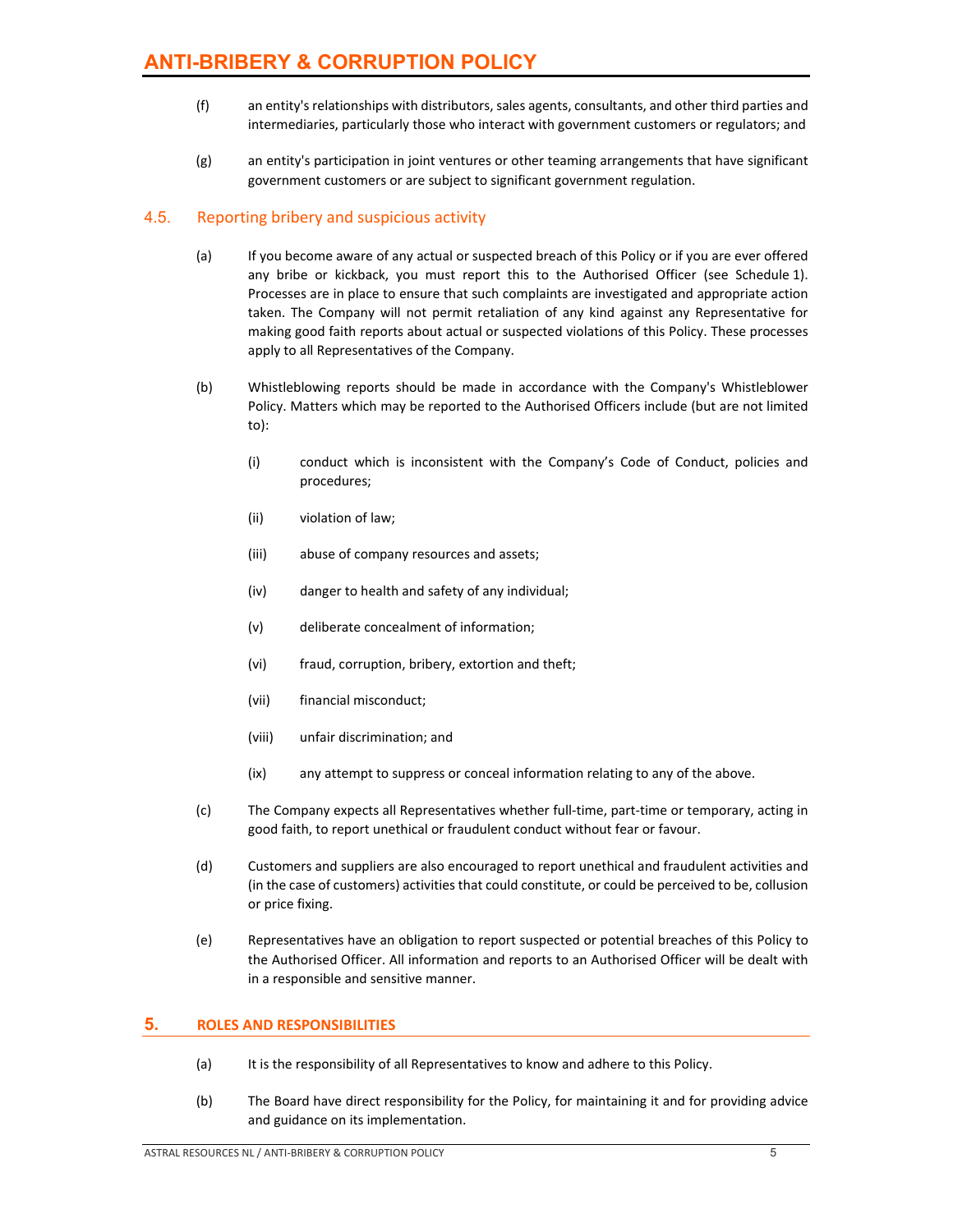- (c) All business unit managers are directly responsible for implementing the Policy within their business areas, and for adherence by their staff.
- (d) The Board must ensure that managers and employees likely to be exposed to bribery and corruption are trained to recognise and deal with such conduct in accordance with this Policy.

#### **6. COMPLIANCE**

- (a) Representatives are required to familiarise and fully comply with this Policy.
- (b) Any Representative who failsto comply with the provisions asset out above or any amendment thereto, may be subject to appropriate disciplinary or legal action.
- (c) The Company's policies, standards, procedures and guidelines comply with legal, regulatory and statutory requirements.
- (d) The Board is responsible for reviewing this Policy to determine its appropriateness to the needs of the Company from time to time and will review the policy at least annually.
- (e) This Policy may be amended from time to time in the sole discretion of the Company.

#### **7. ENQUIRES**

Enquiries about this Policy should be directed to the Company Secretary or the Managing Director.

#### **8. RELATED DOCUMENTS**

- Code of Conduct.
- Whistleblower Policy.